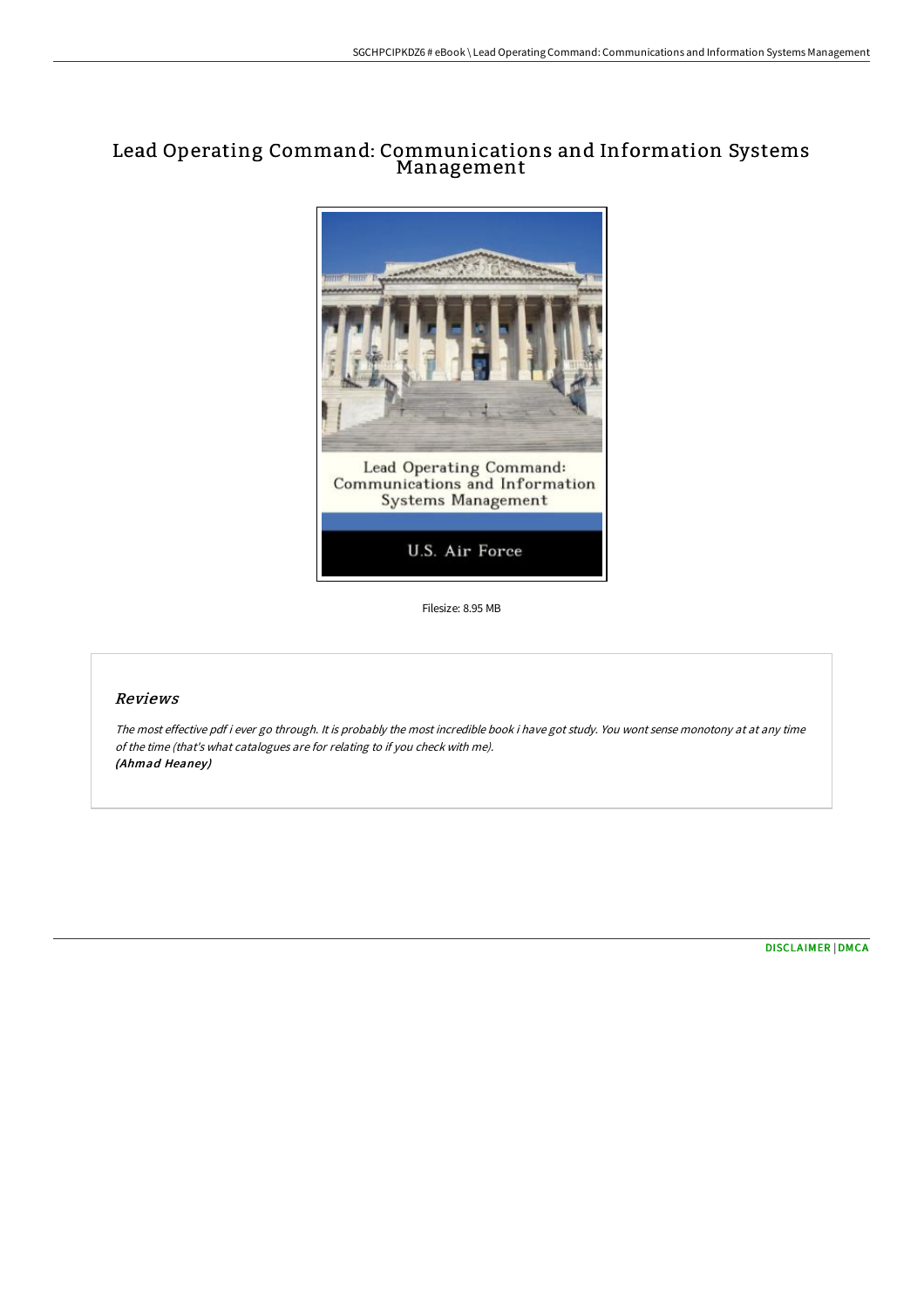## LEAD OPERATING COMMAND: COMMUNICATIONS AND INFORMATION SYSTEMS MANAGEMENT

⊕ **DOWNLOAD PDF** 

Bibliogov, United States, 2012. Paperback. Book Condition: New. 246 x 189 mm. Language: English . Brand New Book \*\*\*\*\* Print on Demand \*\*\*\*\*.The United States Air Force (USAF) is the aerial warfare service branch of the United States Armed Forces. The USAF was initially a part of the U.S. Army, but was formed as a separate branch of the military in 1947 under the National Security Act. Although it is the most recent branch of the U.S. Military to be formed, the USAF is the most technologically advanced air force in the world. The Air Force e-Publishing Library s mission is to provide documents for Air Force customers worldwide, and supply life-cycle management of Air Force Electronic Publishing to enable product and service delivery to the end user, regardless of media in pace and in war. The United States Air Force e-Publishing Library collection contains manuals and reports describing the procedures and protocol necessary in various situations and circumstances. Some titles in the collection include: A Manual of Civil Engineer Bare Base Development, Guide to Mobile Aircraft Arresting System Installation, and Nuclear Weapons Accident and Incident Response. This publication is part of this Air Force e-Publications collection.

E Read Lead Operating Command: [Communications](http://techno-pub.tech/lead-operating-command-communications-and-inform.html) and Information Systems Management Online  $\ensuremath{\mathop{\boxplus}}$ Download PDF Lead Operating Command: [Communications](http://techno-pub.tech/lead-operating-command-communications-and-inform.html) and Information Systems Management